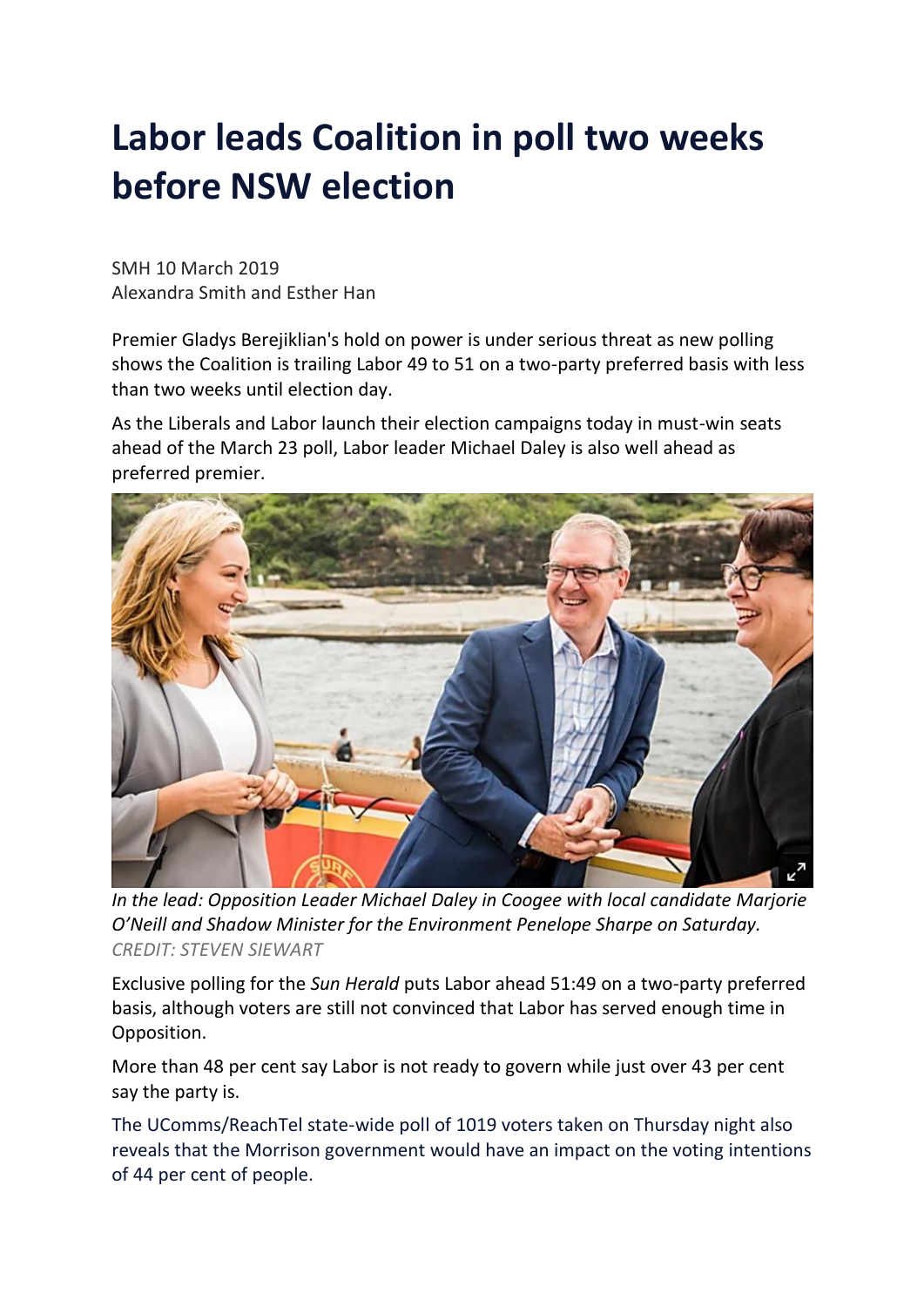The NSW election is on a knife-edge with the Coalition only needing to lose six seats before it would be plunged into minority and forced to negotiate with key crossbench MPs to form a government.

Labor needs to win at least nine seats before it would be in a position to form a minority government.

The *Sun Herald* poll comes as the Liberals launch their campaign in Sport Minister Stuart Ayres' seat of Penrith while Labor will have its launch in Revesby in East Hills.

East Hills is the Liberals' most marginal seat, and Labor sees Penrith as a critical seat for it to win back. Mr Ayres won the seat from Labor in a 2010 byelection.

One of the Liberals' key commitments at its launch will be a new metro line from St Marys to the new Western Sydney Airport. It will ready in time for the airport's opening in 2026.

A signature announcement for Labor will be a \$2.7 billion commitment to Gonski school funding.

Prime Minister Scott Morrison and federal Labor leader Bill Shorten will support their respective state leaders at the launches.



A senior Liberal said Mr Morrison was "popular in NSW" and would be an asset to the Berejiklian campaign while Mr Shorten was "largely disliked in NSW."

"Voters might like Shorten in Victoria but they don't in NSW, so I'd prefer to have Morrison by our side than having Shorten if I were Labor," the source said.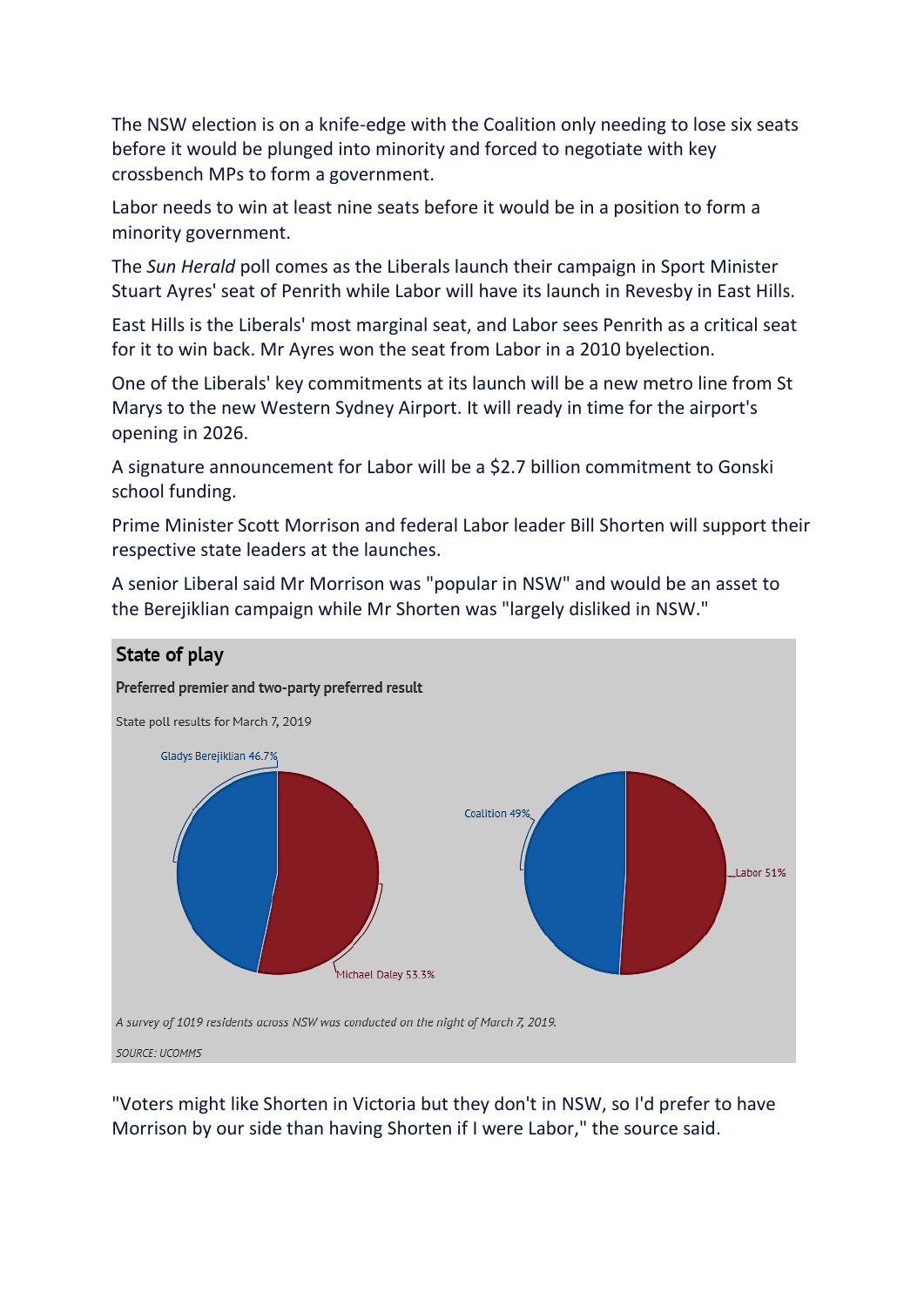The poll also asked voters about their views on Sydney stadiums, with more than 52 per cent reporting they oppose or strongly oppose public money being spent on the new Allianz stadium.

Ms Berejiklian doubled down yesterday and said it was full steam ahead with demolishing the Moore Park stadium after a temporary injunction was dismissed by the courts.

Asked whether demolition was underway this weekend, she said: "Well obviously that's the intention … we need to keep going, we can't stop now, that's the strong message I'm sending".

She said forging ahead with plans, despite Labor's calls for the government to halt works until the election, reflected the government's desire to "do what's in the best interest of NSW".



*Labor leader Daley meets local surf life savers in Coogee while campaigning on Saturday*. *CREDIT: STEVEN SIEWART*

Mr Daley reignited the stadiums issue last week when he told 2BG broadcaster Alan Jones that he would sack him and most of the board of the Sydney Cricket Ground Trust if elected.

During Friday night's leaders debate on ABC TV, Ms Berejiklian accused Mr Daley of changing his position after he seemingly back-tracked on his declaration that the election would be a "referendum on stadiums".

On Saturday, Mr Daley clarified his position, saying: "For some people absolutely it will be a referendum on stadiums, but as I said, the stadiums is emblematic of everything this government does, the poor planning, the secrecy".